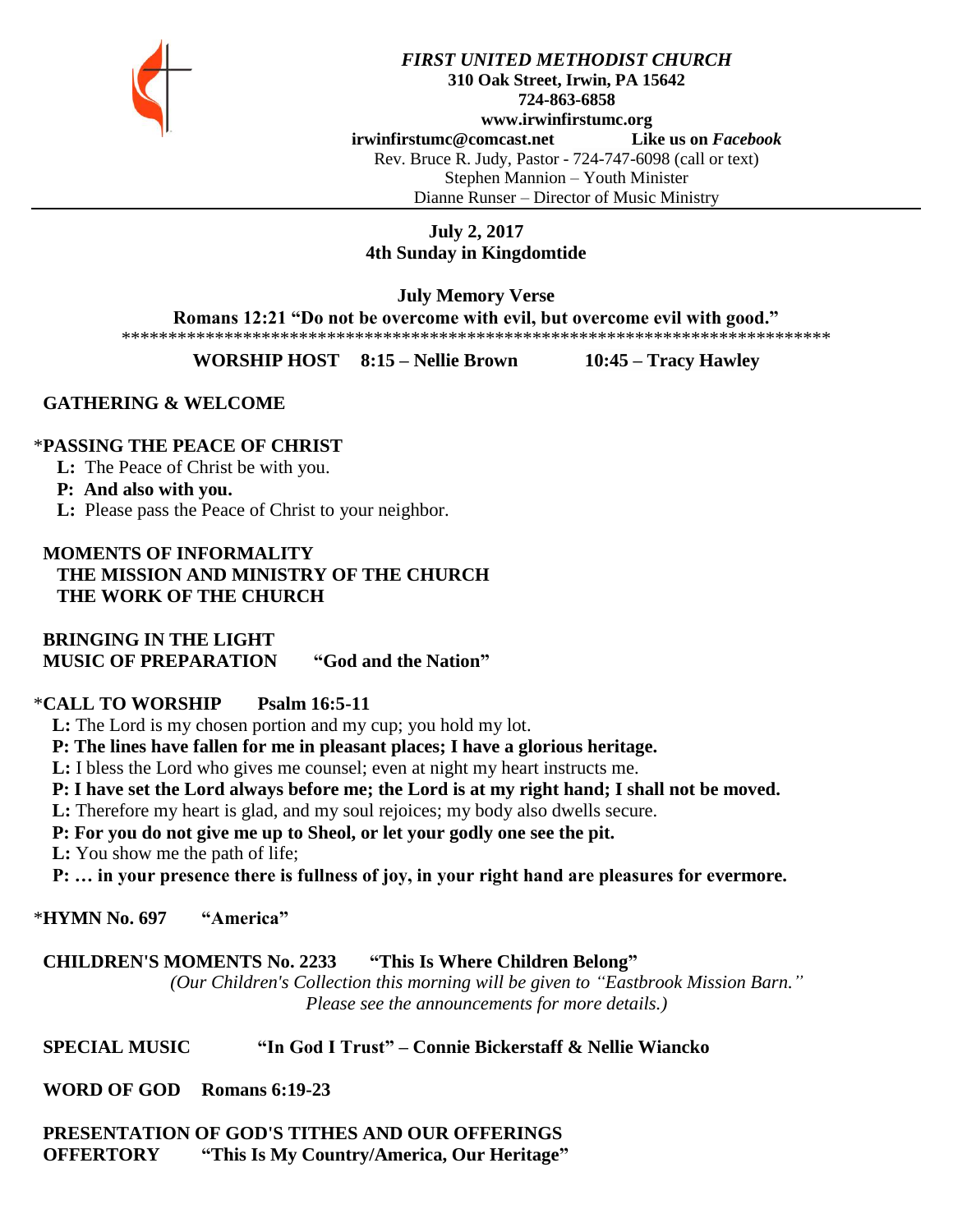#### \***DOXOLOGY No. 95**

**Praise God, from whom all blessings flow; praise Him, all creatures here below: praise Him above ye heavenly host; praise Father, Son, and Holy Ghost. Amen** \***PRAYER OF DEDICATION AND THANKS**

\***HYMN No. 430 "O Master, Let Me Walk with Thee"**

#### **JOYS AND CONCERNS**

 **For our joys we say: "Praise the Lord" For our concerns we say: "Lord, hear our prayers."**

## **PASTORAL PRYER & THE LORD'S PRAYER**

 **Our Father who art in heaven, hallowed be thy name, thy kingdom come, thy will be done on earth as it is in heaven. Give us this day our daily bread; and forgive us our trespasses as we forgive those who trespass against us. And lead us not into temptation, but deliver us from evil, for thine is the kingdom, and the power and the glory forever. AMEN.**

\***SERMON SCRIPTURE Matthew 10:32-39 SERMON "Die to Self"**

## **SACRAMENT OF HOLY COMMUNION THE INVITATION WORDS OF ASSURANCE SACRAMENT** (All are welcome. Please follow the directions of the ushers.)

\***HYMN No. 437 "This Is My Song"**

#### \***BENEDICTION**

\***MUSIC OF PARTING "Peace in God's Good Time"**

\***Please stand if you are able** *The service is under the control of the Holy Spirit. The altar rail is always open.* \*\*\*\*\*\*\*\*\*\*\*\*\*\*\*\*\*\*\*\*\*\*\*\*\*\*\*\*\*\*\*\*\*\*\*\*\*\*\*\*\*\*\*\*\*\*\*\*\*\*\*\*\*\*\*\*\*\*\*\*\*\*\*\*\*\*\*\*\*\*\*\*\*\*\*\*

> **ATTENDANCE LAST WEEK Saturday: 15 Sunday: 8:15 - 61 10:45 – 60**

## **SERVING YOU TODAY**

#### **ORGANIST: Debbie Yarlett**

**GREETERS:** 8:15 Barbara Ceresa & Connie Fontana

10:45 – Lee Stewart & Burnetta Green

**USHERS TEAMS:**  $8:15 - \text{Men's Group}$  10:45 – Tom Lehner

**SOUND TEAM:** 8:15 – Jason Kirsch 10:45 – Penny Brant & Josh Burger

**NURSERY:** Our Nursery (birth through age 5) is open during the 10:45 worship service. In the event that there is no attendent in the nursery, parents are still welcome to use the nursery however they must stay with their children. **ALTAR FLOWERS:** The flowers on the Altar today are presented in memory of Ray and Jean Taylor from their

son, Thomas Taylor

\*\*\*\*\*\*\*\*\*\*\*\*\*\*\*\*\*\*\*\*\*\*\*\*\*\*\*\*\*\*\*\*\*\*\*\*\*\*\*\*\*\*\*\*\*\*\*\*\*\*\*\*\*\*\*\*\*\*\*\*\*\*\*\*\*\*\*\*\*\*\*\*\*\*\*\*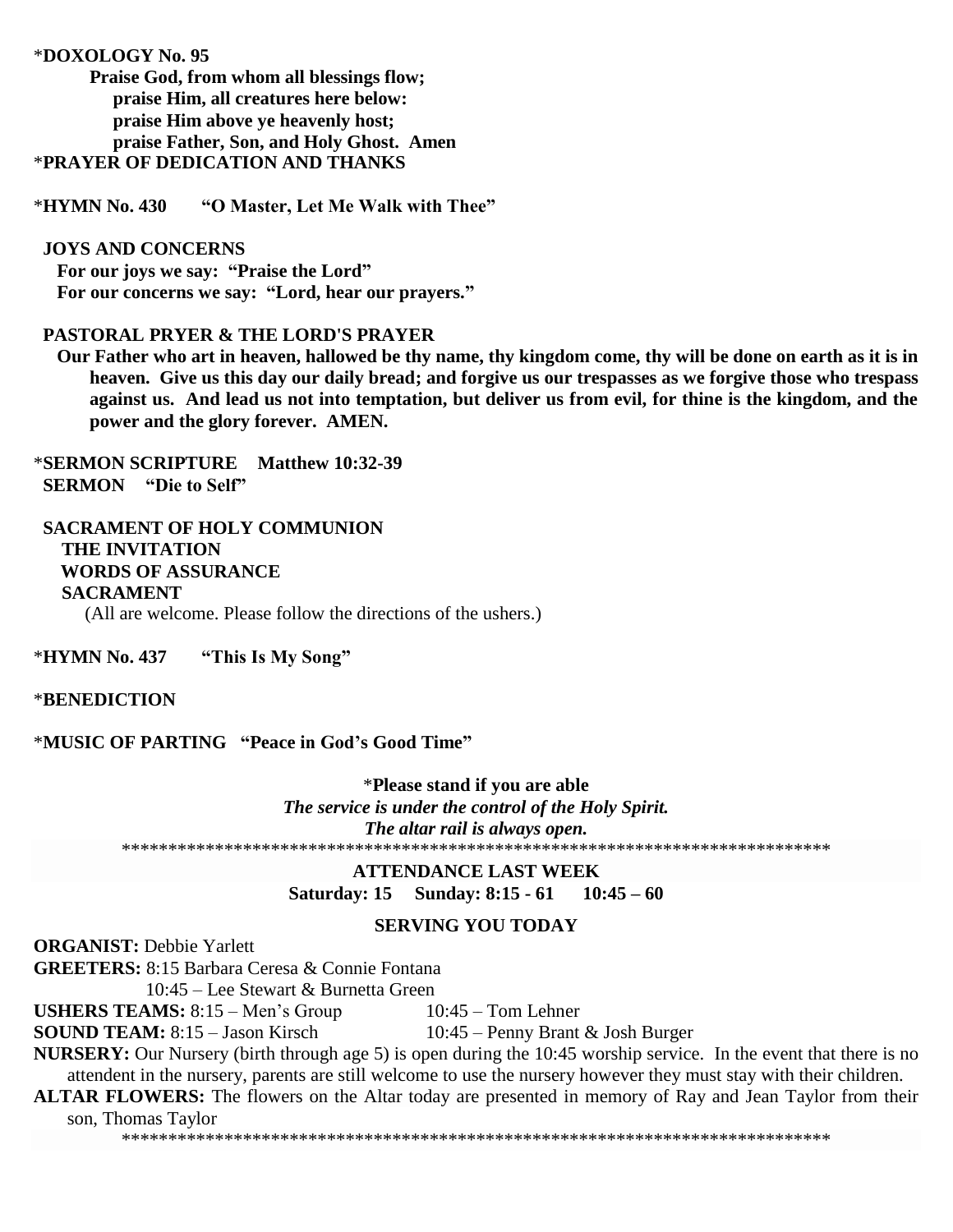#### **THIS WEEK AT OUR CHURCH Office - 8:00 AM – 1:00 PM Monday thru Thursday; 8:00 AM – Noon on Friday Pastor Bruce – 10:00 AM – 1:00 PM Tuesday, Wednesday & Thursday**

724-747-6098 (call or text) or email at [preacherptl@gmail.com](mailto:preacherptl@gmail.com) *Please feel free to contact Pastor Bruce if you are in need of a pastoral visit.*

| Today, Sunday, July 2                                                                    | <b>Wednesday, July 5</b>                                                                |
|------------------------------------------------------------------------------------------|-----------------------------------------------------------------------------------------|
| <b>Communion</b>                                                                         | <b>Office Closed</b>                                                                    |
| 8:00 Prayer<br>8:15 Worship Service<br>9:30 Adult Sunday School<br>10:45 Worship Service | Thursday, July 6<br>6:30 NA<br>7:00 "Crazy Love" Study Group<br><b>Saturday, July 8</b> |
| Monday, July 3                                                                           | 6:00 Contemporary Worship Service                                                       |
| <b>Office Closed</b>                                                                     | <b>Next Sunday, July 9</b>                                                              |
| Tuesday, July 4                                                                          | <b>Baptism Sunday</b>                                                                   |
| <b>Independence Day</b>                                                                  | 8:00 Prayer                                                                             |
| <b>Office Closed</b>                                                                     | 8:15 Worship Service                                                                    |
| 6:15 TOPS                                                                                | 9:30 Adult Sunday School                                                                |
| $7:30\text{ NA}$                                                                         | 10:45 Worship Service                                                                   |

**The church office will be closed July 3rd thru July 5th. We will reopen on Thursday, July 6th .**

## **A SPECIAL THANK YOU**

Dear church family, Thank you to all of you who sent me cards during my hospital and rehabilitation stay. Also a special thank you to all that have visited me during this time as well. All the prayers and well wishes have given me great comfort. I think of you daily and am so appreciative. May God bless each and every one of you. Marian Shank

Marian's new address is Weatherwood Manor, Rm. 318, 896 Weatherwood Lane, Greensburg, PA 15601.

# **ANNOUNCEMENTS**

## \*\*\*\*\*\*\*\*\*\*\*\*\*\*\*\*\*\*\*\*\*\*\*\*\*\*\*\*\*\*\*\*\*\*\*\*\*\*\*\*\*\*\*\*\*\*\*\*\*\*\*\*\*\*\*\*\*\*\*\*\*\*\*\*\*\*\*\*\*\*\*\*\*\*\*\*

**CHILDREN'S COLLECTIONS:** The Children's Collection this week will be given to The Eastbrook Mission Barn which is one of six [UMCOR Relief Supply Network](http://www.umcor.org/UMCOR/Relief-Supplies/Relief-Supply-Network/Relief-Supply-Network) depots across the United States. In 2000, Eastbrook United Methodist Church acquired a former dairy barn as part of its purchase of a new parsonage. In 2008, the church began using the heated office space to store UMCOR cleaning buckets. Today, it is dedicated to storing relief supplies yearround, as well as to providing a work space for volunteers.

**Purpose -** Compelled by Christ, the EMB works to alleviate human suffering and advance hope and healing on behalf of the people called United Methodist.

**Mission -** Established in 2009 as a ministry of the Eastbrook United Methodist Church, our mission is 4-fold:

- Collect, process, package and ship UMCOR kits in a tri-state region.
- Construct handicap access ramps using the UMVIM model.
- Provide material support for ERT (Early Response Teams) doing disaster response.
- Provide education about Christian mission especially UMCOR and UMVIM.
- Since 2009 we have shipped over \$1 million worth of UMCOR kits; built 60 ramps; developed 3 Satellites in 2 states; nurtured 3 District ramp-building ministries; supported 6 ERT teams with our tool trailer; and involved mentally challenged adults, recovering addicts, and youth and adults from WPA, East Ohio, and Upper NY in our ministries.

You can find more information at https://eastbrookmissionbarn.org/

*Big Brothers Big Sisters of the Laurel Region*: 6/18 - \$123.17 6/25 - \$91.50

\*\*\*\*\*\*\*\*\*\*\*\*\*\*\*\*\*\*\*\*\*\*\*\*\*\*\*\*\*\*\*\*\*\*\*\*\*\*\*\*\*\*\*\*\*\*\*\*\*\*\*\*\*\*\*\*\*\*\*\*\*\*\*\*\*\*\*\*\*\*\*\*\*\*\*\*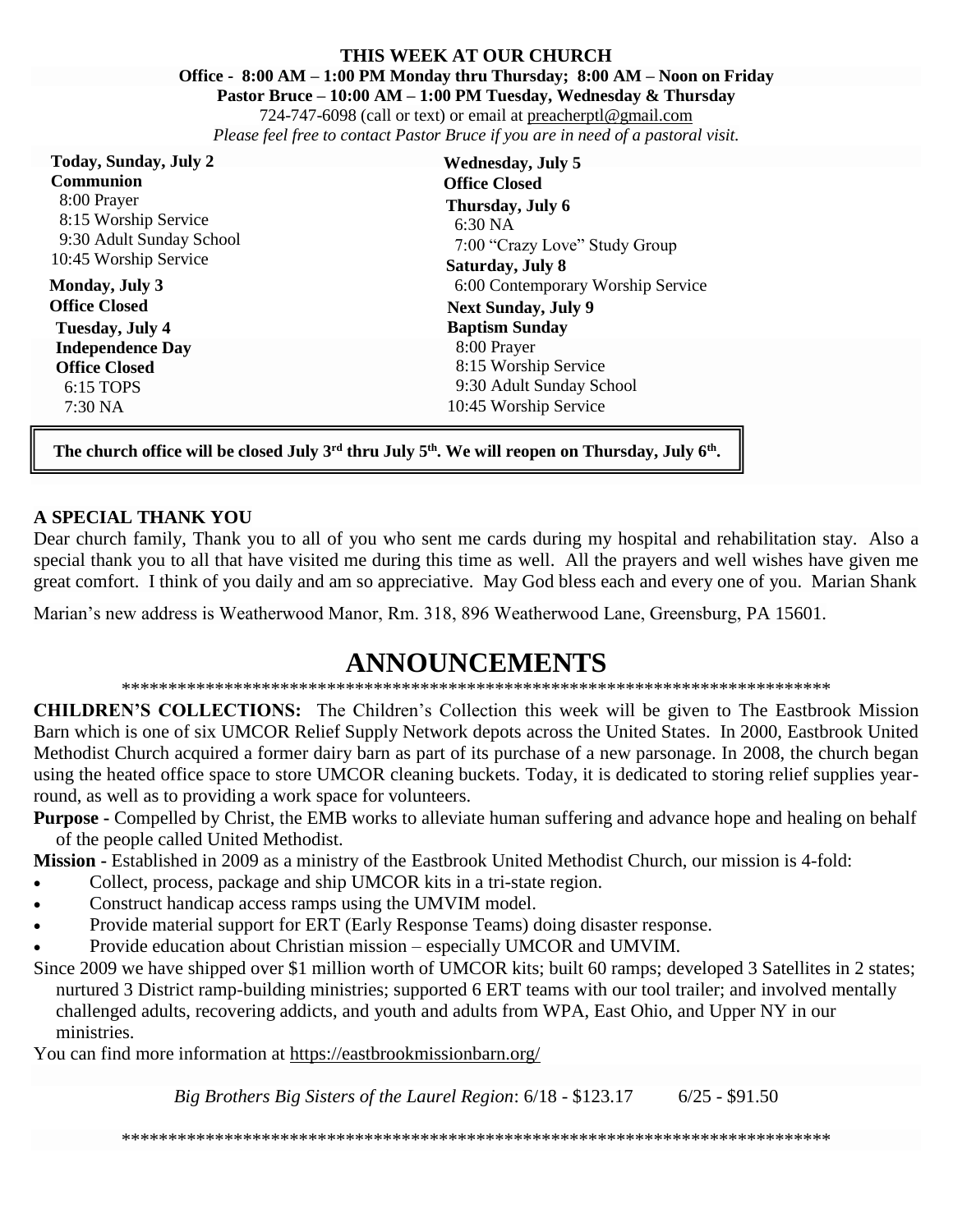**Camp News!** Today is the last day to order hoagies for the July hoagie sale. Order forms are on the camp table in the narthex. Hoagies will be delivered next Sunday, July 9th following both services. Thank you for supporting the kids at summer camp and the ladies at the fall retreat.

Please keep the following campers in your prayers this week as they are heading off to Jumonville July 2 - July 8. We're praying that they have a great camp experience! **Bill Ressler, Chloe Lorenc, Anthony Radziwon, Aubrea Radziwon, and Avery Anzelone**

Questions on camping, contact Laurie Saporito, Camp Steward, at 724-864-5649 or [cts72@hotmail.com](javascript:window.top.ZmObjectManager.__doClickObject(document.getElementById(%22OBJ_PREFIX_DWT1794_com_zimbra_email%22));)

\*\*\*\*\*\*\*\*\*\*\*\*\*\*\*\*\*\*\*\*\*\*\*\*\*\*\*\*\*\*\*\*\*\*\*\*\*\*\*\*\*\*\*\*\*\*\*\*\*\*\*\*\*\*\*\*\*\*\*\*\*\*\*\*\*\*\*\*\*\*\*\*\*\*\*\*

**VACATION BIBLE SCHOOL:** VBS this year is Group's *"Maker Fun Factory, created by God built for a purpose".* It will run from **July 17 - 21** from **6:30pm - 8:30pm.**

At *Maker Fun Factory* VBS, kids embark on the coolest adventure of the summer! *Maker Fun Factory* VBS is filled with incredible Bible-learning experiences kids see, hear, touch and even taste! Sciency-Fun Gizmos, team-building games, cool Bible songs and tasty treats are just a few of the standout activities that help faith flow into real life. Plus, we'll help kids discover how to see evidence of God in everyday life - something we call God Sightings. VBS is a great way to bring children closer to God and learn more about their faith.

We are still looking for helpers in various stations, crew leaders & assistants. If you are able to help out or have any questions, concerns or ideas concerning VBS, please contact Penny. I'm very excited about this year's VBS and I hope you are too.

We will be requesting donations of food for snacks and other miscellaneous items to help defer the cost. Watch for the chart in the Narthex with our needs.

# **Thank you all for your continued support of our Vacation Bible School.**

If you have any questions, or to sign up, you may contact Penny Brant at [VBS@irwinfirstumc.org](mailto:VBS@irwinfirstumc.org) or by visiting our web page under contact us and choosing "VBS questions" as the category. I will get back to you as quickly as possible.

We hope to see you there!

\*\*\*\*\*\*\*\*\*\*\*\*\*\*\*\*\*\*\*\*\*\*\*\*\*\*\*\*\*\*\*\*\*\*\*\*\*\*\*\*\*\*\*\*\*\*\*\*\*\*\*\*\*\*\*\*\*\*\*\*\*\*\*\*\*\*\*\*\*\*\*\*\*\*\*\*



# **ATTENTION: PARENTS AND CHILDREN FROM TODDLER TO HIGH SCHOOL**

Summer Sunday School class will be on Sunday, July 16<sup>th</sup> at 9:30 AM. The class will have a short lesson by Pastor Bruce, a snack, and a craft.

> PLEASE PLAN TO ATTEND and make our Summer Sunday School a success!

Anyone interested in helping should contact

Ethel Rosenburg (724-864-3833) or Pastor Bruce (724-747-6098.)

\*\*\*\*\*\*\*\*\*\*\*\*\*\*\*\*\*\*\*\*\*\*\*\*\*\*\*\*\*\*\*\*\*\*\*\*\*\*\*\*\*\*\*\*\*\*\*\*\*\*\*\*\*\*\*\*\*\*\*\*\*\*\*\*\*\*\*\*\*\*\*\*\*\*\*\*





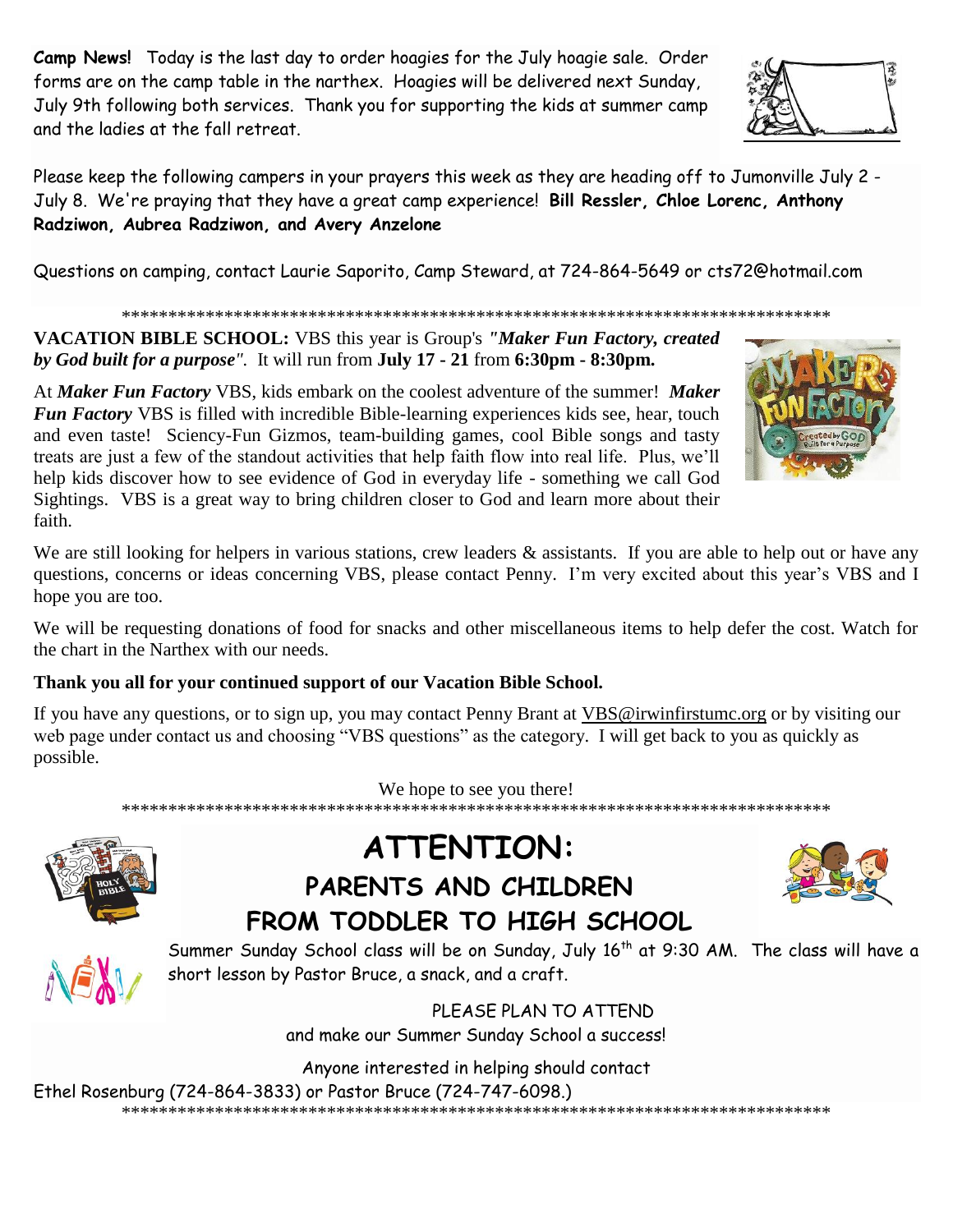**THE UPPER ROOM** for June-July is now available in the narthex. This daily devotional, with passages selected from the Bible, encourages you to spend time with God each day. Praying and reading the Bible will help you recognize how His Word applies to everyday life. Pick one up today.

\*\*\*\*\*\*\*\*\*\*\*\*\*\*\*\*\*\*\*\*\*\*\*\*\*\*\*\*\*\*\*\*\*\*\*\*\*\*\*\*\*\*\*\*\*\*\*\*\*\*\*\*\*\*\*\*\*\*\*\*\*\*\*\*\*\*\*\*\*\*\*\*\*\*\*\*

## **2 nd Annual "We Got Your BACKpack" Event**

August 12, 2017 from 11AM-1PM

At Irwin Park

Hosted by the Norwin Ministerium

Please see the bulletin insert or the table in the Narthex for a list of items needed.

Visit facebook.com/norwinbackpacks for more information on how you can help. \*\*\*\*\*\*\*\*\*\*\*\*\*\*\*\*\*\*\*\*\*\*\*\*\*\*\*\*\*\*\*\*\*\*\*\*\*\*\*\*\*\*\*\*\*\*\*\*\*\*\*\*\*\*\*\*\*\*\*\*\*\*\*\*\*\*\*\*\*\*\*\*\*\*\*\*

## **CONTEMPORARY WORSHIP SERVICE**

If you are interested in a change from our traditional Sunday worship services, you should stop by and worship with us at the Saturday evening Contemporary Service. It's a more relaxed atmosphere where friends meet each week to worship God. We don't sing a lot of the traditional hymns, but enjoy music from modern artists.

Stop by for a visit or become a regular attender. Everyone is made to feel welcome and a part of our group.



# **MUSICIANS WANTED**

Are you interested in being a part of the Saturday night worship team (6pm service)? We are in need of musicians (on guitar, keyboard, or percussion) who are willing to play/sing on a regular or semiregular basis.

Interested persons should have the following qualities:

- Ability to independently learn 5 or 6 songs in a week
- Willingness to arrive at 4:30 on Saturday to practice
- Ability to play from chord sheets
- Familiarity with current contemporary worship music would be a plus
- Ability to sing harmonies would be a plus as well.

If you are interested please talk to Laura (Saturday night worship leader) sometime at a Saturday night service. You can also contact the office and they will forward your information to Laura.

\*\*\*\*\*\*\*\*\*\*\*\*\*\*\*\*\*\*\*\*\*\*\*\*\*\*\*\*\*\*\*\*\*\*\*\*\*\*\*\*\*\*\*\*\*\*\*\*\*\*\*\*\*\*\*\*\*\*\*\*\*\*\*\*\*\*\*\*\*\*\*\*\*\*\*\*





We have some great events planned for this summer! I hope to see you all there.

**Thursday July 13th**: *"Trash Bash."* Meet at the Church at 3pm to pick up trash in the town and then go to Oak Hollow Park for a cookout. We will finish the day at the church at 7pm. This event is FREE!!!

**Friday July 28:** Join us for a great day at *Caddie Shak***!** Meet at the church at 1pm. We will enjoy unlimited-ride wrist bands from 2-5pm, stop for dinner, and return to the church

around 7pm. Cost will be about \$17 (price may vary depending on number of attendees). Please bring cash for tickets and dinner. No RSVP needed.

**August 12: "***Weed and Feed."* Meet at the church at 10am. We will do some weeding for some elderly individuals in the neighborhood, then go eat a late lunch at Colonial Grill. We will be done by 2pm. Bring money for lunch.